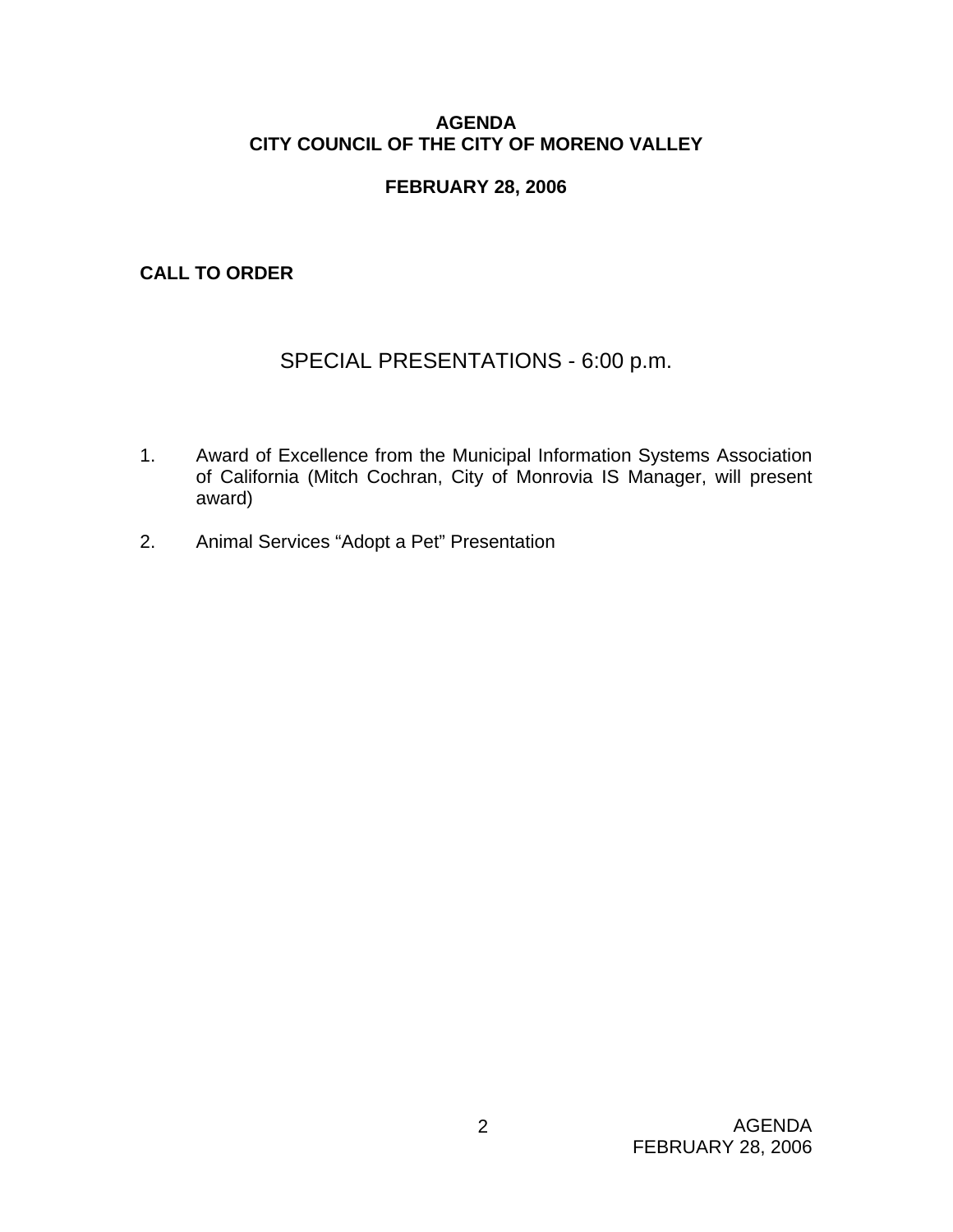#### **AGENDA JOINT MEETING OF THE CITY COUNCIL OF THE CITY OF MORENO VALLEY MORENO VALLEY COMMUNITY SERVICES DISTRICT COMMUNITY REDEVELOPMENT AGENCY OF THE CITY OF MORENO VALLEY AND THE BOARD OF LIBRARY TRUSTEES**

### **REGULAR MEETING - 6:30 P.M. FEBRUARY 28, 2006**

**CALL TO ORDER** (Joint Meeting of the City Council of the City of Moreno Valley, Moreno Valley Community Services District, Community Redevelopment Agency of the City of Moreno Valley and the Board of Library Trustees - actions taken at the Joint Meeting are those of the Agency indicated on each Agenda item)

#### **PLEDGE OF ALLEGIANCE**

**INVOCATION** – Pastor James Franklin, Living Arts Ministries

# **ROLL CALL**

# **INTRODUCTIONS**

# **INTRODUCTION OF NEW STAFF MEMBERS**

PUBLIC COMMENTS **ON MATTERS ON THE AGENDA** WILL BE TAKEN UP AS THE ITEM IS CALLED FOR BUSINESS, BETWEEN STAFF'S REPORT AND CITY COUNCIL DELIBERATION (SPEAKER SLIPS MAY BE TURNED IN UNTIL THE ITEM IS CALLED FOR BUSINESS.) Those wishing to speak should submit a BLUE speaker slip to the Bailiff. There is a three-minute limit per person. All remarks and questions shall be addressed to the presiding officer or to the City Council and not to any individual Council member, staff member or other person.

PUBLIC COMMENTS **ON MATTERS NOT ON THE AGENDA** UNDER THE JURISDICTION OF THE CITY COUNCIL WILL BE HEARD PRIOR TO CITY COUNCIL REPORTS AND CLOSING COMMENTS. IN THE EVENT THAT THE AGENDA ITEM FOR SUCH PUBLIC COMMENTS HAS NOT BEEN CALLED BY 9:00 P.M., IT SHALL BE CALLED AS THE NEXT ITEM OF BUSINESS FOLLOWING THE CONCLUSION OF ANY ITEM BEING HEARD AT 9:00 P.M. Those wishing to speak should submit a BLUE speaker slip to the Bailiff. There is a three-minute limit per person. All remarks and questions shall be addressed to the presiding officer or to the City Council and not to any individual Council member, staff member or other person.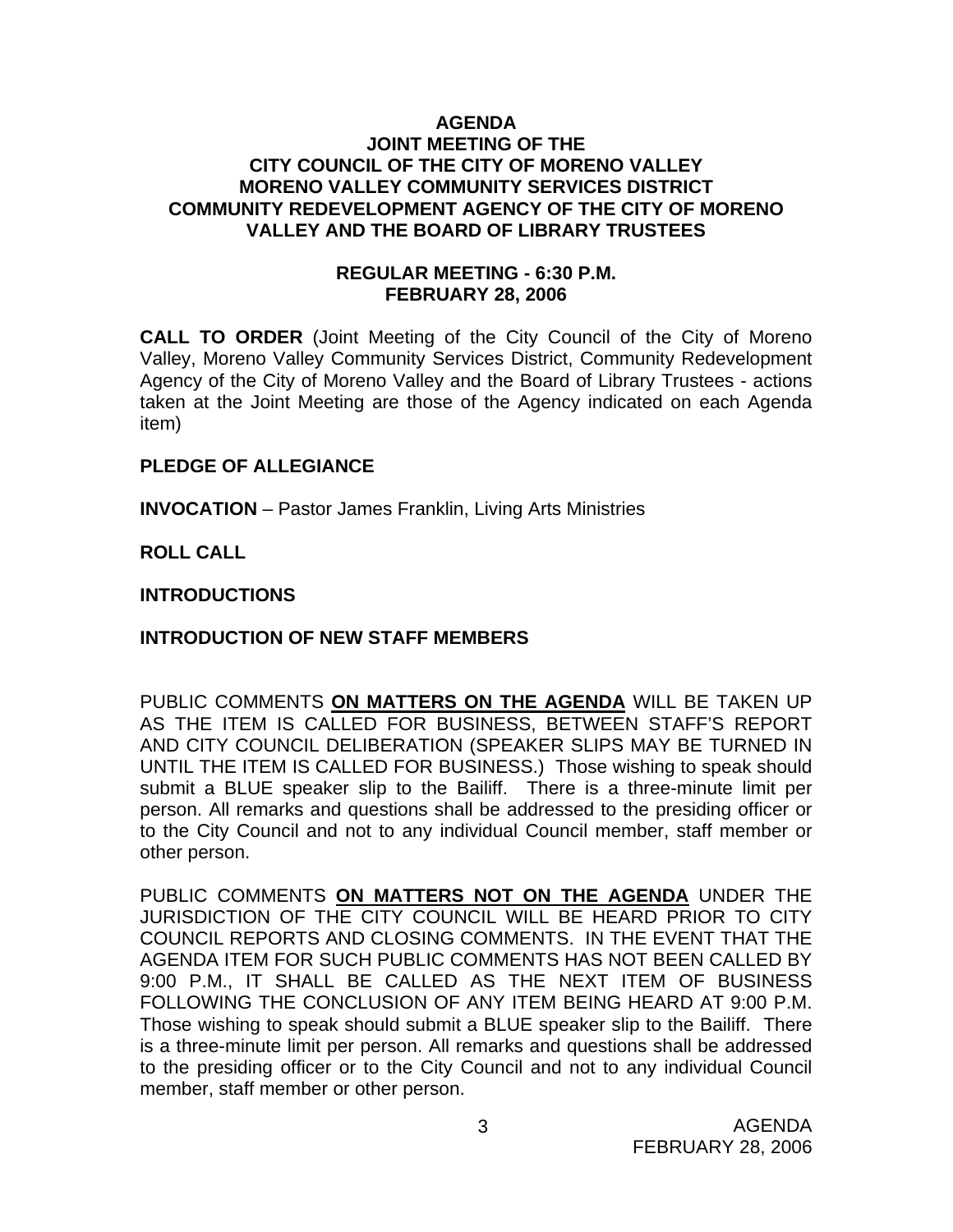# **JOINT CONSENT CALENDARS (SECTIONS A-D) OF THE CITY COUNCIL OF THE CITY OF MORENO VALLEY, MORENO VALLEY COMMUNITY SERVICES DISTRICT, COMMUNITY REDEVELOPMENT AGENCY OF THE CITY OF MORENO VALLEY, AND THE BOARD OF LIBRARY TRUSTEES**

All items listed under the Consent Calendars, Sections A, B, C, and D are considered to be routine and non-controversial, and may be enacted by one motion unless a member of the Council, Community Services District, Redevelopment Agency or the Board of Library Trustees requests that an item be removed for separate action. The motion to adopt the Consent Calendars is deemed to be a separate motion by each Agency and shall be so recorded by the City Clerk. Items withdrawn for report/discussion will be heard after public hearing items.

# **A. CONSENT CALENDAR** - **CITY COUNCIL**

- A1. ORDINANCES FIRST READING BY TITLE ONLY Recommendation: Waive reading of all Ordinance Introductions and read by title only.
- A2. WARRANT REPORT- JANUARY 31, 2006 (Report of: Finance Department) Recommendation: Adopt Resolution No. 2006-21, approving the Warrant Report, dated January, 2006 in the total amount of \$14,062,042.25.

#### Resolution No. 2006-21

 A Resolution of the City Council of the City of Moreno Valley, California, Approving the Warrant Report Dated January 31, 2006

A3. APPROVE OF TRACT MAP 31320 – SINGLE FAMILY RESIDENTIAL PROJECT AND ACCEPT AGREEMENT AND BONDS FOR PUBLIC IMPROVEMENTS, SOUTHWEST CORNER OF WEBSTER AVENUE AND VAL VIEW STREET, SUBDIVIDER – BYLES & MAS DEVELOPMENT, LLC (Report of: Public Works Department) Recommendation: Approve Tract Map 31320, authorize the City Clerk to sign the map and transmit said map to the County Recorder's Office for recordation; accept the Agreement and Bonds for Public Improvements; authorize the Mayor to execute the Agreement; direct the City Clerk to forward the signed Agreement to the County Recorder's Office for recordation; and authorize the City Engineer to execute any future amendments to the agreement if the required street improvements are not completed within said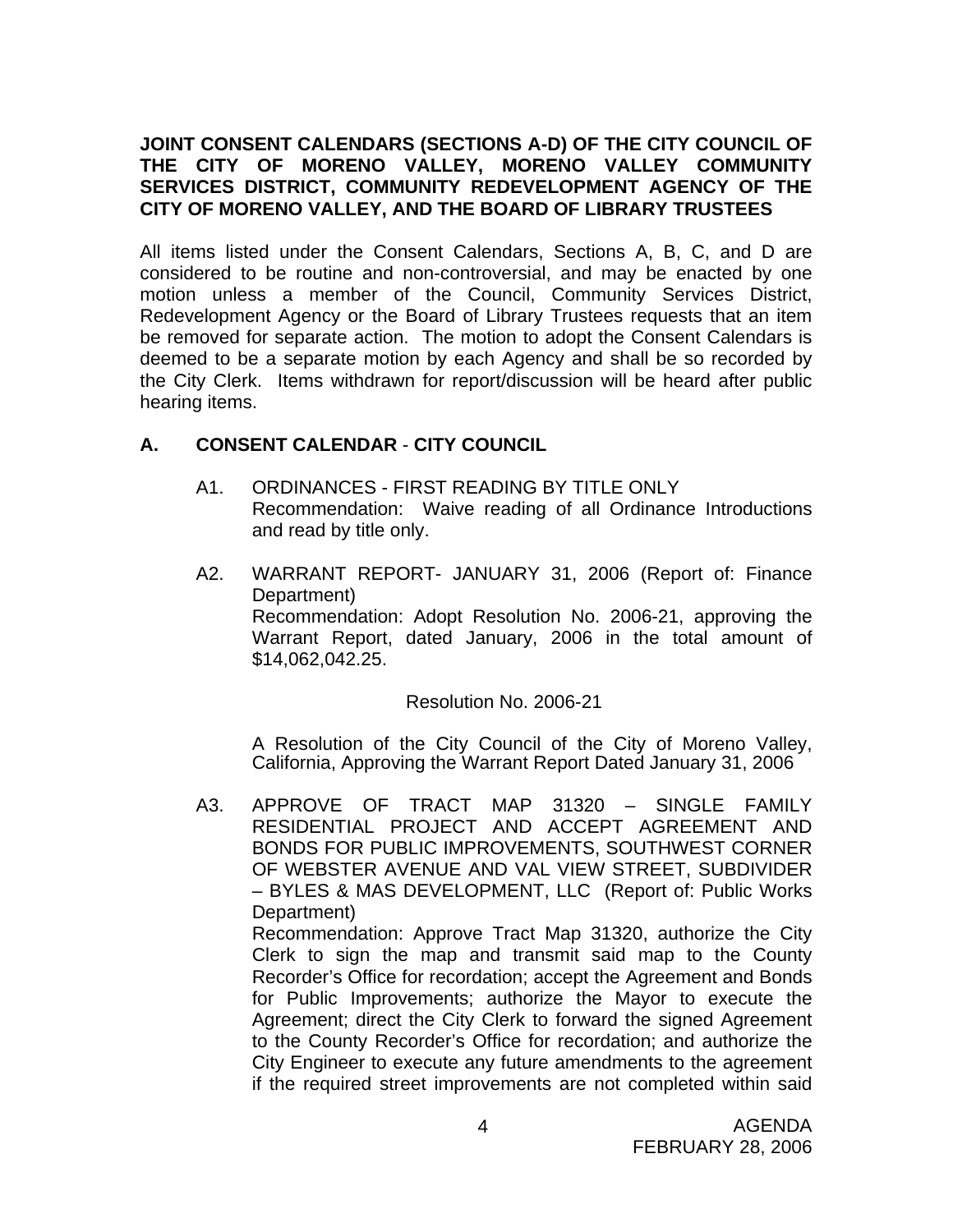timeframe.

A4. REQUEST FOR 4-WAY STOP CONTROL AT THE INTERSECTION OF INDIAN STREET AND MYERS AVENUE (Report of: Public Works Department) Recommendation: Adopt Resolution No. 2006-22 to establish 4 way stop control at the intersection of Indian Street and Myers Avenue.

#### Resolution No. 2006-22

A Resolution of the City Council of the City of Moreno Valley Establishing Stop Controls for Northbound and Southbound Traffic on Indian Street at Myers Avenue

- A5. TRACT MAP 30714 SINGLE FAMILY RESIDENTIAL PROJECT, AMENDMENT TO AGREEMENT FOR PUBLIC IMPROVEMENTS (TIME EXTENSION), EAST OF LASSELLE STREET, SOUTH OF KRAMERIA STREET IN THE MORENO VALLEY RANCH SPECIFIC PLAN (SP193) AREA, SUBDIVIDER – K. HOVNANIAN FORECAST HOMES, INC. (Report of: Public Works Department) Recommendation: Authorize the Mayor to execute the Amendment to Agreement for Public Improvements for Tract Map 30714; instruct the City Clerk to forward the completed Amendment to Agreement for Public Improvements to the County Recorder's Office for recordation; and authorize the City Engineer to execute any future amendments to the agreement if the required street improvements are not completed within said timeframe.
- A6. TRACT MAP 27523-1 SINGLE FAMILY RESIDENTIAL PROJECT, AMENDMENT TO AGREEMENT FOR PUBLIC IMPROVEMENTS (TIME EXTENSION), SOUTH OF BRODIEA AVENUE BETWEEN MORENO BEACH DRIVE AND WILMOT STREET, SUBDIVIDER – MORENO VALLEY CACTUS RANCH, LLC (Report of: Public Works Department) Recommendation: Authorize the Mayor to execute the Amendment to Agreement for Public Improvements for Tract Map 27523-1; instruct the City Clerk to forward the completed Amendment to Agreement for Public Improvements to the County Recorder's Office for recordation; and authorize the City Engineer to execute any future amendments to the agreement if the required street improvements are not completed within said timeframe.
- AGENDA 5 A7. APPROVAL OF QUARTERLY INVESTMENT REPORT – QUARTER ENDED DECEMBER 31, 2005 (Report of: Finance Department) Recommendation: Approve and accept the quarterly investment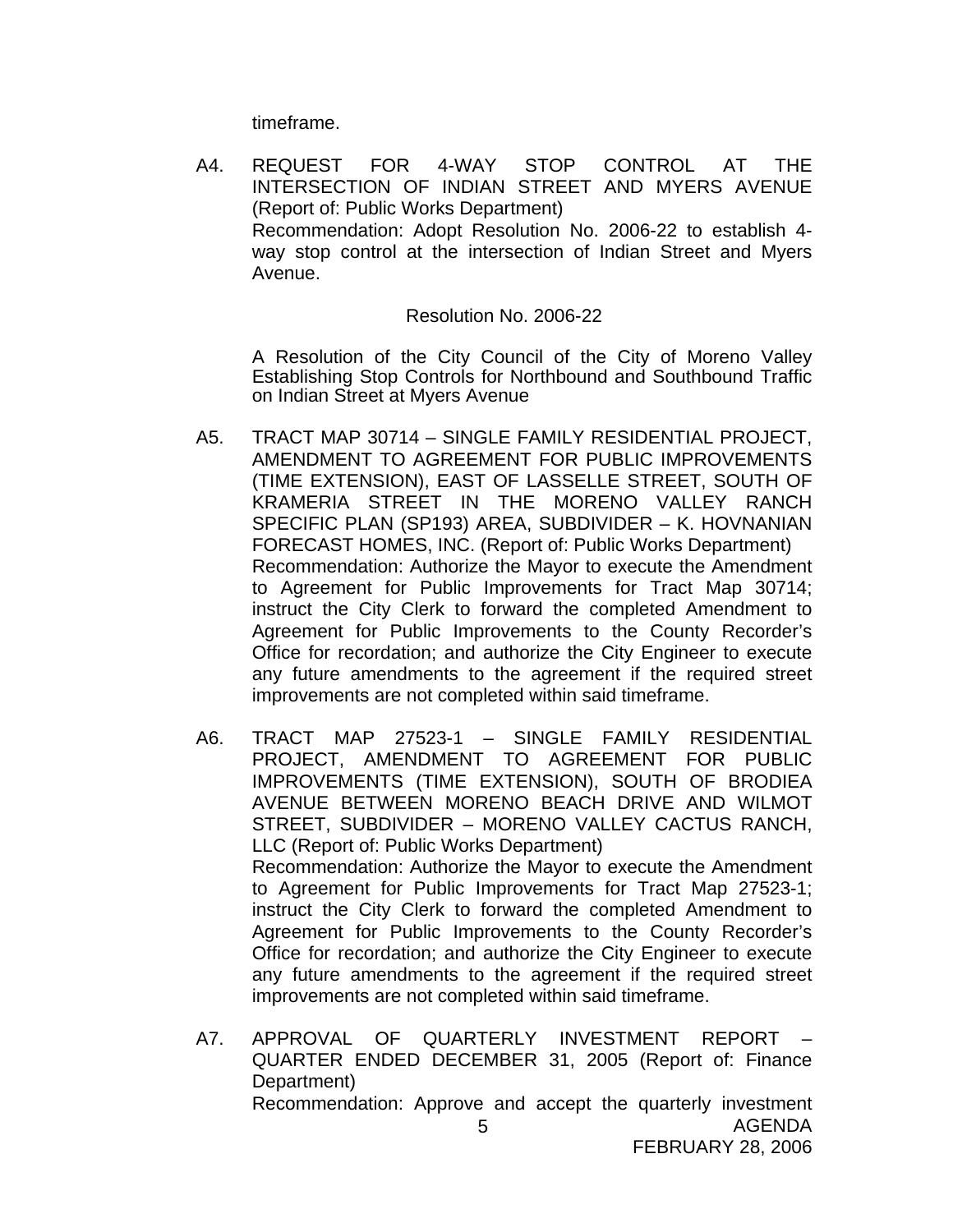report, in compliance with California Government Code Section 53646.

- A8. TRACT MAP 22701 SINGLE FAMILY RESIDENTIAL PROJECT,<br>2<sup>nd</sup> AMENDMENT TO AGREEMENT FOR PUBLIC AMENDMENT TO AGREEMENT FOR PUBLIC IMPROVEMENTS (TIME EXTENSION), LASSELLE STREET, YANEZ TRAIL ROAD TO SOUTH CITY LIMITS, SUBDIVIDER – EMPIRE LAND, LLC (Report of: Public Works Department) Recommendation: Authorize the Mayor to execute the 2<sup>nd</sup> Amendment to Agreement for Public Improvements for Tract Map 22701; instruct the City Clerk to forward the completed  $2^{nd}$ Amendment to Agreement for Public Improvements to the County Recorder's Office for recordation; and authorize the City Engineer to execute any future amendments to the agreement if the required street improvements are not completed within said timeframe.
- A9. TRACT MAP 30320 SINGLE FAMILY RESIDENTIAL PROJECT, AMENDMENT TO AGREEMENT FOR PUBLIC IMPROVEMENTS (TIME EXTENSION), NORTHWEST CORNER OF OLEANDER AVENUE AND LASSELLE STREET, SUBDIVIDER – KB HOME COASTAL INC., A CALIFORNIA CORPORATION (Report of: Public Works Department)

 Recommendation: Authorize the Mayor to execute the Amendment to Agreement for Public Improvements for Tract Map 30320; instruct the City Clerk to forward the completed Amendment to Agreement for Public Improvements to the County Recorder's Office for recordation; and authorize the City Engineer to execute any future amendments to the agreement if the required street improvements are not completed within said timeframe.

A10. APPROVAL OF AMENDMENT TO AGREEMENT FOR MULTI-USE TRAIL, EQUESTRIAN STAGING AREA, AND LINEAR PARK IMPROVEMENTS WITHIN TRACTS 30476, 30714, 30320, AND 30321 (TIME EXTENSION), LASSELLE STREET, SOUTH OF KRAMERIA AVENUE IN THE MORENO VALLEY RANCH SPECIFIC PLAN (SP193) AREA, SUBDIVIDER – EMPIRE LAND, LLC (Report of: Public Works Department) Authorize the Mayor to execute the Amendment to Agreement for Multi-Use Trail, Equestrian Staging Area, and Linear Park

Improvements within Tracts 30476, 30714, 30320, and 30321; instruct the City Clerk to forward the completed Amendment to Agreement for Multi-Use Trail, Equestrian Staging Area, and Linear Park Improvements to the County Recorder's Office for recordation; and authorize the City Engineer to execute any future amendments to the agreement if the required improvements are not completed within said timeframe.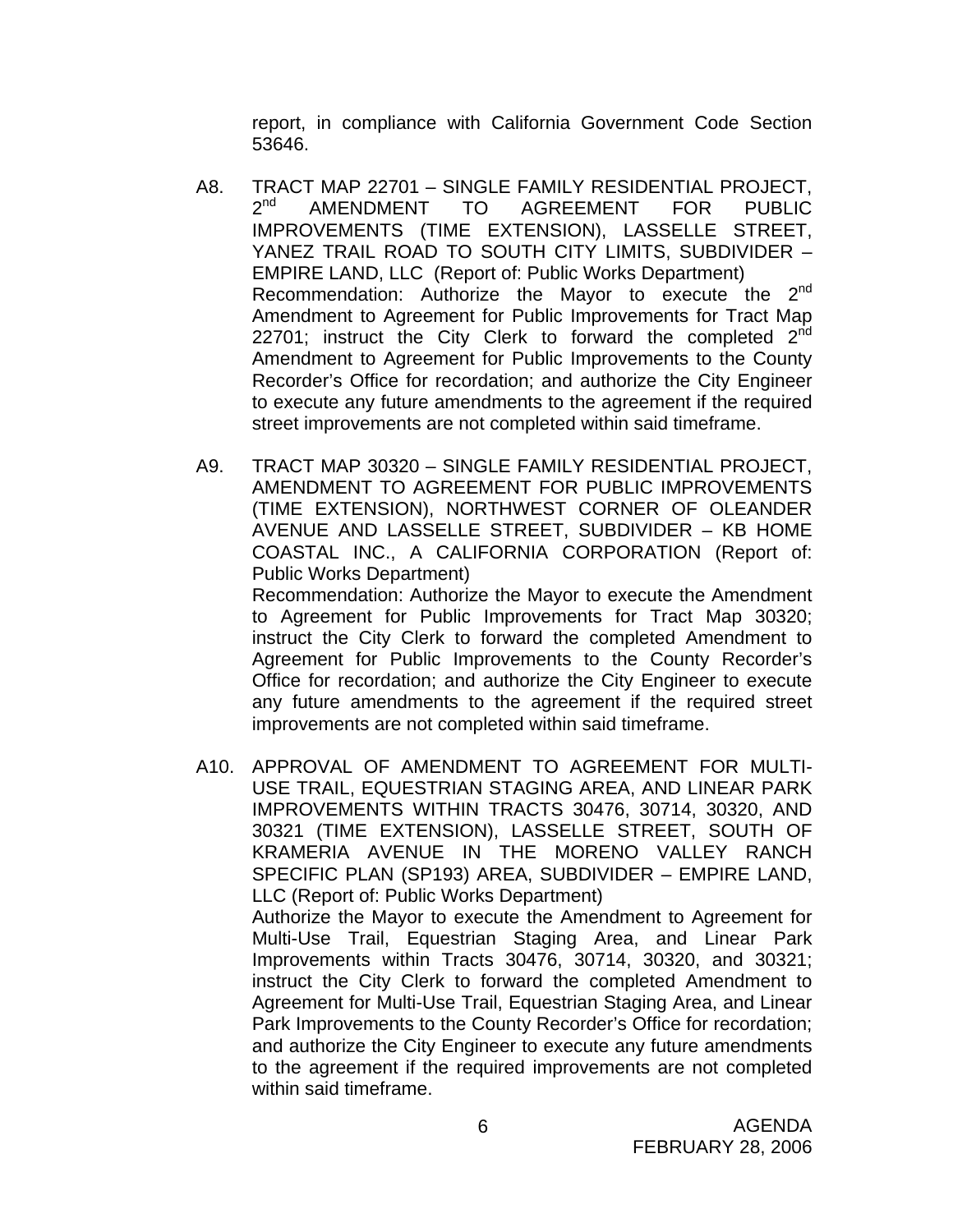- A11. PARCEL MAP 30882 COMMERCIAL PROJECT, AMENDMENT TO AGREEMENT FOR PUBLIC IMPROVEMENTS (TIME EXTENSION), SOUTHWEST CORNER OF HIGHWAY 60 AND MORENO BEACH DRIVE, SUBDIVIDER – WAL-MART REAL ESTATE BUSINESS TRUST (Report of: Public Works Department) Recommendation: Authorize the Mayor to execute the Amendment to Agreement for Public Improvements for Parcel Map 30882; instruct the City Clerk to forward the completed Amendment to Agreement for Public Improvements to the County Recorder's Office for recordation; and authorize the City Engineer to execute any future amendments to the agreement if the required street improvements are not completed within said timeframe.
- A12. TRACT MAP 30321 SINGLE FAMILY RESIDENTIAL PROJECT, AMENDMENT TO AGREEMENT FOR PUBLIC IMPROVEMENTS (TIME EXTENSION), EAST OF LASSELLE STREET AND SOUTH OF IRIS AVENUE, SUBDIVIDER – RYLAND HOMES OF CALIFORNIA, INC. (Report of: Public Works Department) Recommendation: Authorize the Mayor to execute the Amendment to Agreement for Public Improvements for Final Map 30321; instruct the City Clerk to forward the completed Amendment to Agreement for Public Improvements to the County Recorder's Office for recordation; and authorize the City Engineer to execute any future amendments to the agreement if the required street improvements are not completed within said timeframe.
- A13. APPROVAL OF TRACT MAP 32210 SINGLE FAMILY RESIDENTIAL PROJECT, AND ACCEPT AGREEMENT AND BONDS FOR PUBLIC IMPROVEMENTS, EAST OF INDIAN STREET AND SOUTH OF IRIS AVENUE, ON THE NORTHWEST CORNER OF ANGELLA WAY AND TARANO LANE, SUBDIVIDER – H & L HOMES CORPORATION (Report of: Public Works Department)

 Recommendation: Approve Tract Map 32210, authorize the City Clerk to sign the map and transmit said map to the County Recorder's Office for recordation; accept the Agreement and Bonds for Public Improvements; authorize the Mayor to execute the Agreement; direct the City Clerk to forward the signed Agreement to the County Recorder's Office for recordation; and authorize the City Engineer to execute any future amendments to the agreement if the required street improvements are not completed within said timeframe.

A14. RESOLUTION 2006-23 TO AMEND FEE RESOLUTION 2005-113 TO INCREASE PENALTIES FOR STREET SWEEPING PARKING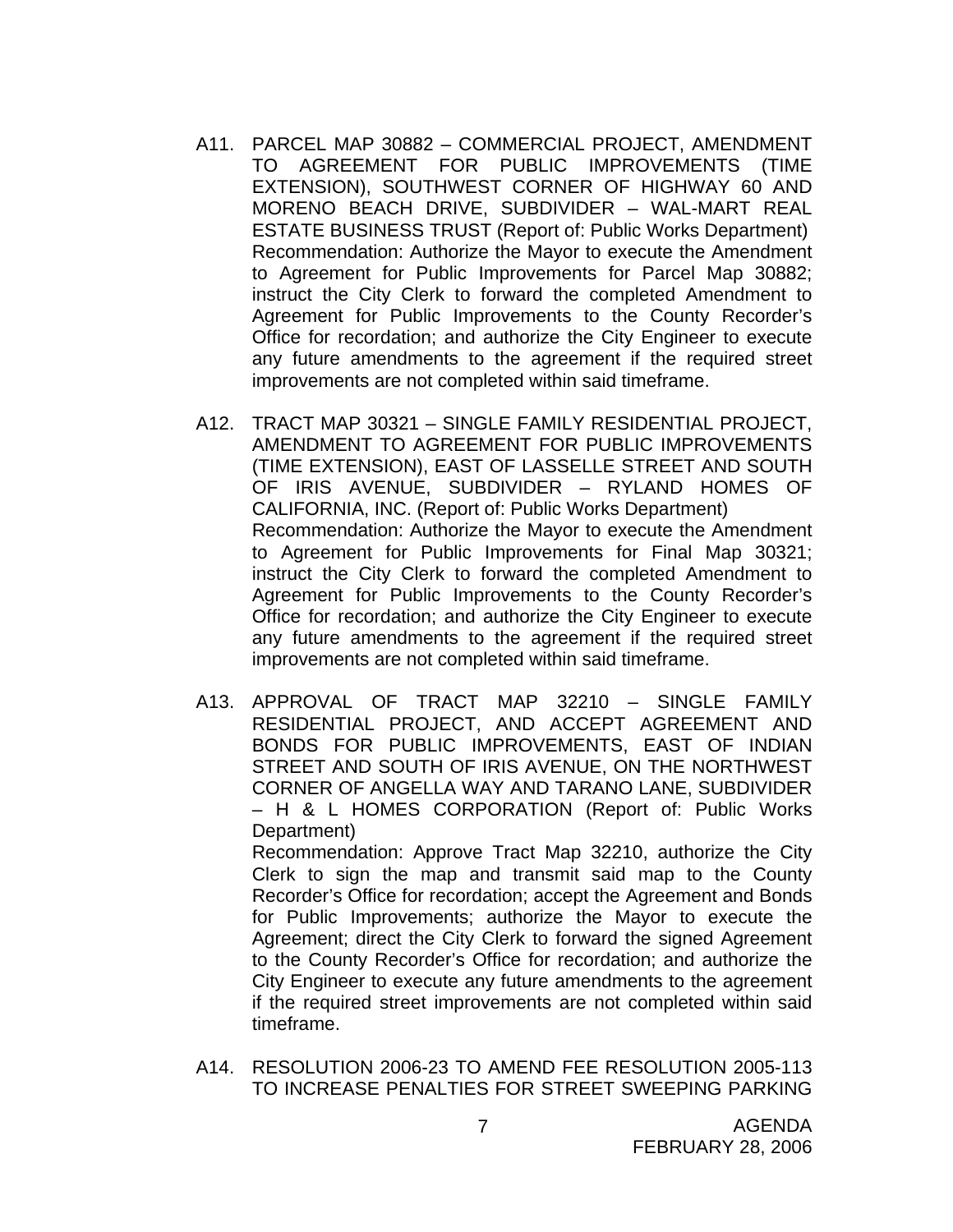VIOLATIONS (Report of: Community Development Department) Recommendation: Approve Resolution 2006-23 to amend Resolution 2005-113 (Fee Resolution Schedule) to increase street sweeping parking violation fines from \$35 to \$50 per violation.

#### Resolution No. 2006-23

A Resolution of the City Council of the City of Moreno Valley, California, Amending Resolution No. 2005-113 to Increase Penalties Street Sweeping Parking Violations

- A15. MINUTES REGULAR MEETING OF FEBRUARY 14, 2006 (Report of: City Clerk's Department) Recommendation: Approve as submitted.
- A16. PUBLIC MEETING REGARDING MAIL BALLOT PROCEEDINGS FOR STONEGATE APARTMENTS - BALLOTED ITEM: NPDES RATE SCHEDULE; ROBERT K VOGEL FAMILY TRUST - BALLOTED ITEM: NPDES RATE SCHEDULE; AND CCI SUNNYMEAD MV - BALLOTED ITEM: NPDES RATE SCHEDULE (Report of: Public Works Department) Recommendation: That the Mayor and Members of the City of Moreno Valley City Council accept public comments regarding the mail ballot proceedings for: Stonegate Apartments – APN 291-110- 017 (and any division thereof), Robert K Vogel Family Trust – APNs 316-210-026 & 316-210-069 (and any division thereof) and CCI Sunnymead MV – APN 482-540-030 (and any division thereof) for approval of the National Pollutant Discharge Elimination System (NPDES) regulatory rate schedule.
- A17. PUBLIC MEETING REGARDING MAIL BALLOT PROCEEDINGS FOR TENTATIVE TRACT 31089 - BALLOTED ITEM: NPDES RATE SCHEDULE; TENTATIVE TRACT 31494 - BALLOTED ITEM: NPDES RATE SCHEDULE; AND TENTATIVE TRACT 33437 - BALLOTED ITEM: NPDES RATE SCHEDULE (Report of: Public Works Department) Recommendation: That the City Council accept public comments regarding the mail ballot proceedings for: Tentative Tracts 31089, 31494 and 33437 (and all their affected phases) for approval of the National Pollutant Discharge Elimination System (NPDES) regulatory rate schedule.
- A18. SUMMARY OF 2005 STATUTES (Report of: Interim Assistant City Manager) Recommendation: That the City Council receive and file the informational report.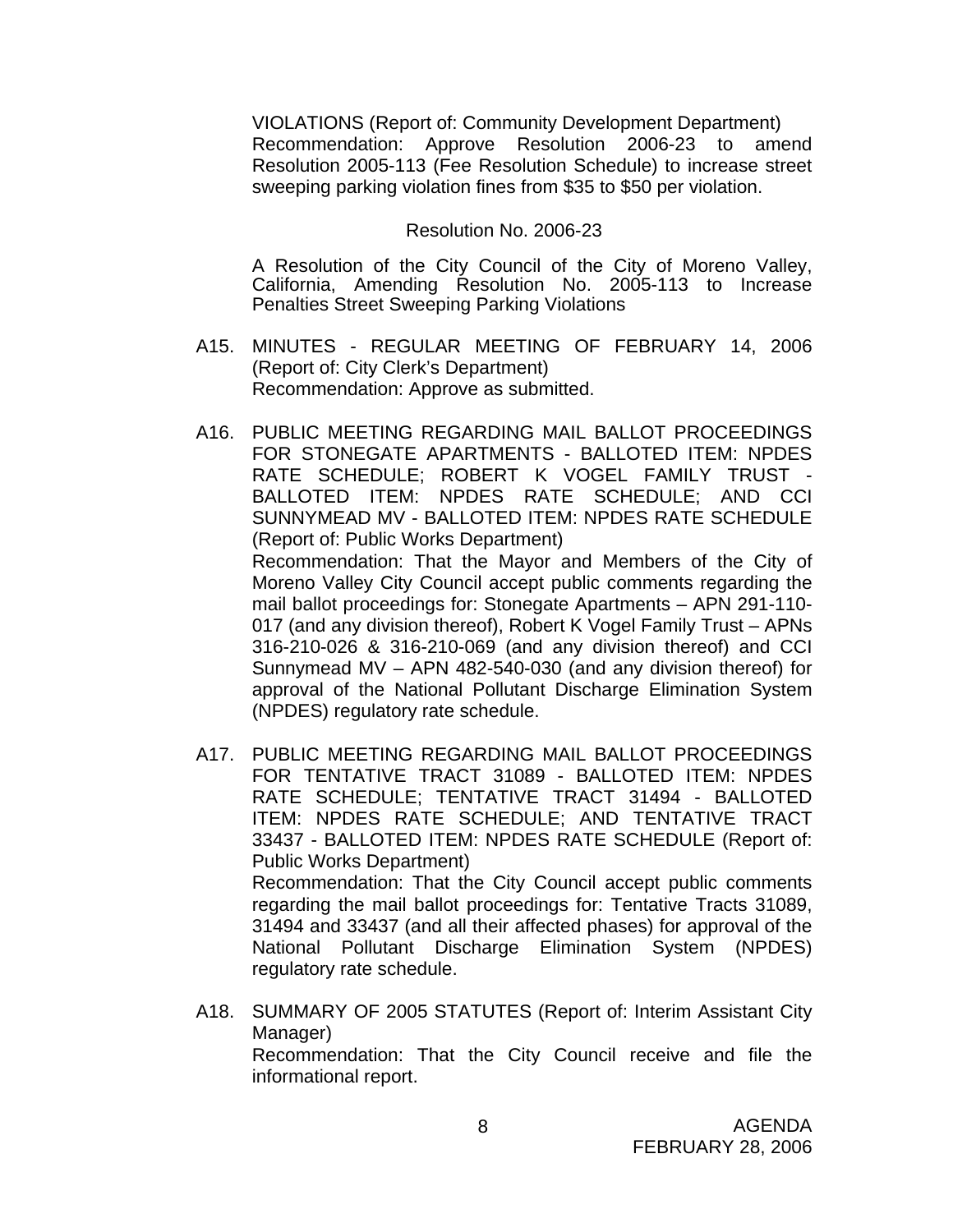- A19. REQUEST ADOPTION OF REVISED PLANS AND SPECIFICATIONS, AND AUTHORIZATION TO RE-ADVERTISE THE FIRE STATION NO. 58 PROJECT FOR CONSTRUCTION BIDS, PROJECT NO. 05-43472523 (Report of: Public Works Department) Recommendation: Adopt the revised plans and specifications, subject to approval by the Building Official, Fire Chief, and Interim City Engineer; and authorize the City Clerk to re-advertise the project when it is approved by the Building Official, Fire Chief, and interim City Engineer for construction bids.
- A20. TRACT MAP 31050 SINGLE FAMILY RESIDENTIAL PROJECT, AMENDMENT TO AGREEMENT FOR PUBLIC IMPROVEMENTS (TIME EXTENSION), SOUTHEAST CORNER OF SADDLEBROOK LANE AND THE EXTENSION OF LURIN AVENUE, SUBDIVIDER – WL HOMES LLC DBA JOHN LAING HOMES (Report of: Public Works Department)

 Recommendation: Authorize the Mayor to execute the Amendment to Agreement for Public Improvements for Tract 31050; instruct the City Clerk to forward the completed Amendment to Agreement for Public Improvements to the County Recorder's Office for recordation; and authorize the City Engineer to execute any future amendments to the agreement if the required street improvements are not completed within said timeframe.

A21. AGREEMENT FOR PROFESSIONAL CONSULTANT SERVICES FOR THE INTERSTATE 215 (I-215)/CACTUS AVENUE INTERCHANGE IMPROVEMENTS (Report of: Public Works Department)

 Recommendation: Authorize the appropriation of \$700,000 from the unencumbered Transportation Uniform Mitigation Fee (TUMF) fund balance for the Planning/Project Study Report (PSR) phase services for the I-215/Cactus Avenue Interchange Improvements into a new TUMF Capital Projects Account No. 415.\_\_\_\_\_\_ to fund the project; approve the Agreement for Professional Consultant Services with Kimley-Horn and Associates, Inc., 517 Fourth Street, Suite 301, San Diego, CA 92101 to provide Planning/Project Study Report (PSR) phase services for the Interstate 215/Cactus Avenue Interchange Improvements; authorize the Mayor to execute the Agreement for Professional Consultant Services with Kimley-Horn and Associates, Inc.; and authorize the Purchase Order to Kimley-Horn and Associates, Inc., in the not-to-exceed amount of \$440,674 (proposal amount plus 10% contingency) for Account No. 415. When the Agreement has been signed by all parties.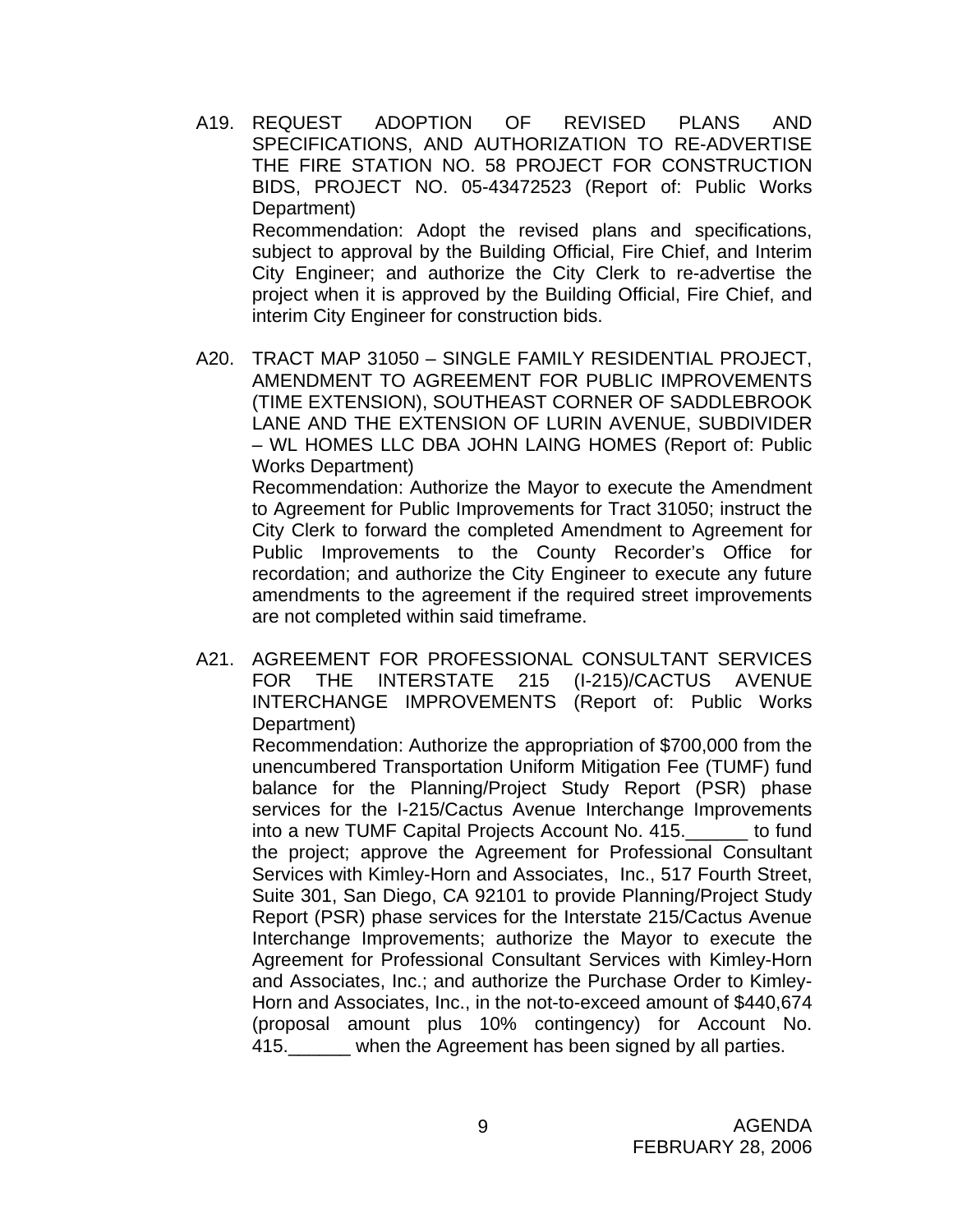- A22. TECHNOLOGY SERVICES DIVISION'S LEASE OF SPACE AT MORENO VALLEY GATEWAY FOR RELOCATION OF THE CITY'S TS ANNEX SITE (Report of: Interim Administrative Services Director) Recommendation: Authorize a five-year lease for 4,288 square-feet of office space located at the Moreno Valley Gateway building in the amount of \$6,282.50 per month (with anticipated base-rent increase of ten percent in Year Four), to relocate the Technology Services Annex site ("TS Annex").
- A23. MORENO VALLEY UTILITIES' RATE ADJUSTMENTS (Report of: Public Works Department) Recommendation: Approve Resolution 2006-24 amending the Electric Rates for Moreno Valley Utilities.

Resolution No. 2006-24

A Resolution of the City Council of the City of Moreno Valley, California, to Amend the Electric Rates for Moreno Valley Utilities

# **B. CONSENT CALENDAR** - **COMMUNITY SERVICES DISTRICT**

- B1. ORDINANCES FIRST READING BY TITLE ONLY Recommendation: Waive reading of all Ordinance Introductions and read by title only.
- B2. MINUTES REGULAR MEETING OF FEBRUARY 14, 2006 (Report of: City Clerk's Department) Recommendation: Approve as submitted.
- B3. NOTICE OF COMPLETION AND ACCEPTANCE OF THE INSTALLATION OF STREET TREE LANDSCAPING FOR TRACTS 13576, 19080, 19081 AND ALL AFFECTED PHASES, PROJECT NO. 121-85620-7200-04 (Report of: Public Works Department) Recommendation: Accept the work as complete for the installation of street tree landscaping and irrigation, as performed by America West Landscape, Inc., 12328 Woodruff Avenue, Downey, CA 90241; direct the City Clerk, acting in the capacity of Secretary to the CSD Board, to record the Notice of Completion within ten (10) days, at the office of the County Recorder of Riverside County, as required by Section 3093 of the California Civil Code; and authorize the Director of Finance to release the retention to America West Landscape, Inc., thirty-five (35) calendar days after the date of recordation of the Notice of Completion, if no claims are filed against the project.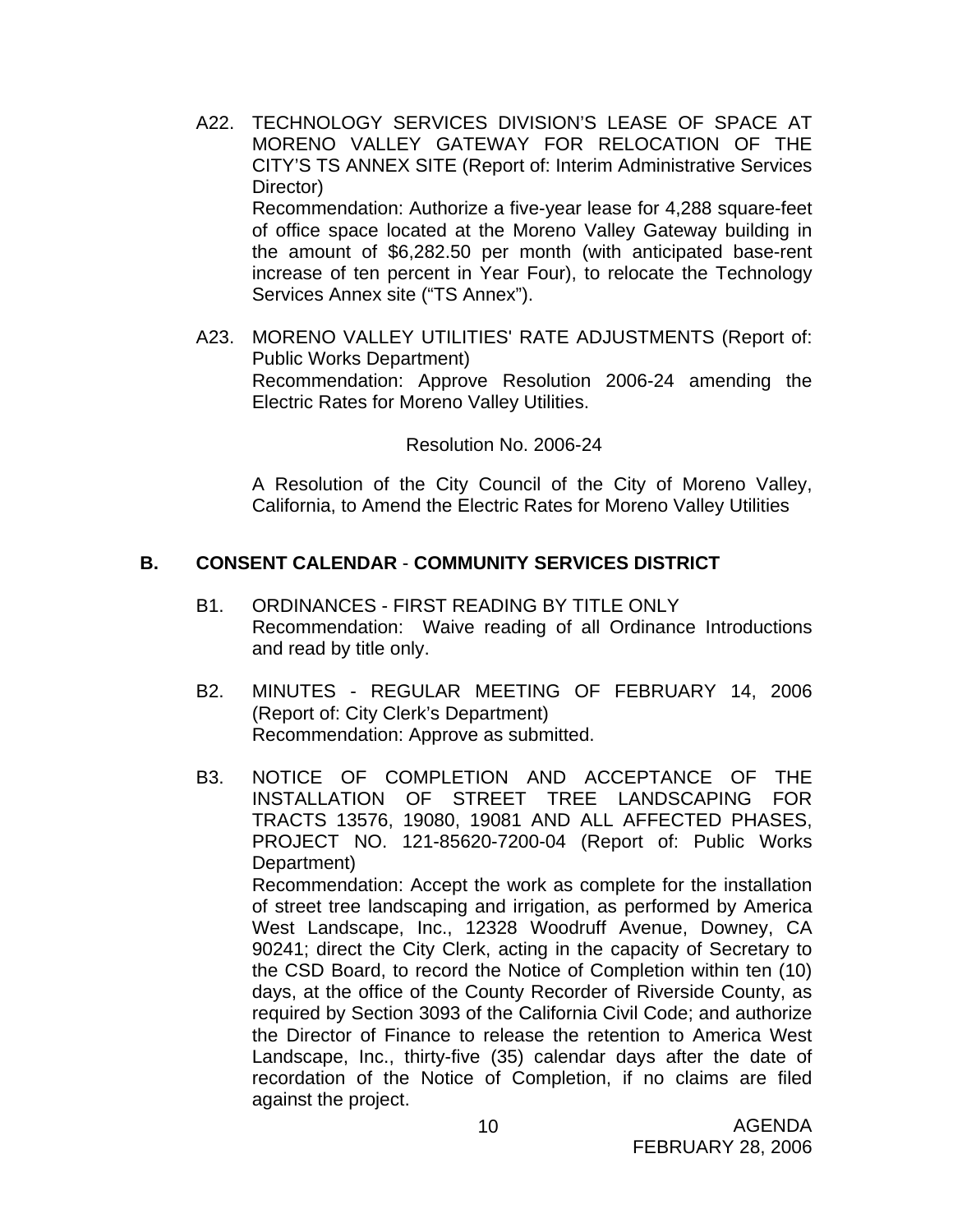- B4. PUBLIC MEETING REGARDING MAIL BALLOT PROCEEDINGS FOR CCI SUNNYMEAD MV - BALLOTED ITEM: INCLUSION INTO CSD ZONE M AND APPROVAL OF THE ANNUAL PARCEL CHARGE; AND OPT MORENO VALLEY, LLC - BALLOTED ITEM: INCLUSION INTO CSD ZONE M AND APPROVAL OF THE ANNUAL PARCEL CHARGE (Report of: Public Works Department) Recommendation: That the Members of the Board of Directors of the Moreno Valley Community Services District (CSD) accept public comments regarding the mail ballot proceedings for: CCI Sunnymead MV – APN 482-540-030 (and any division thereof) and OPT Moreno Valley, LLC – APNs 482-180-065 & 482-180-066 (and any division thereof) for inclusion into CSD Zone M (Commercial, Industrial and Multifamily Improved Median Maintenance) and approval of the annual charge.
- B5. PUBLIC MEETING REGARDING MAIL BALLOT PROCEEDINGS FOR TENTATIVE TRACT 31089 - BALLOTED ITEM: INCLUSION INTO CSD ZONE B AND APPROVAL OF THE ANNUAL PARCEL CHARGE; TENTATIVE TRACT 31494 - BALLOTED ITEM: INCLUSION INTO CSD ZONE B AND APPROVAL OF THE ANNUAL PARCEL CHARGE; AND TENTATIVE TRACT 33437 - BALLOTED ITEM: INCLUSION INTO CSD ZONE B AND APPROVAL OF THE ANNUAL PARCEL CHARGE (Report of: Public Works Department) Recommendation: That the Board of Directors of the Moreno Valley Community Services District (CSD) accept public comments

regarding the mail ballot proceedings for: Tentative Tracts 31089, 31494 and 33437 (and all their affected phases) for inclusion into CSD Zone B (Residential Street Lighting) and approval of the annual charge.

#### **C. CONSENT CALENDAR** - **COMMUNITY REDEVELOPMENT AGENCY**

- C1. ORDINANCES FIRST READING BY TITLE ONLY Recommendation: Waive reading of all Ordinance Introductions and read by title only.
- C2. MINUTES REGULAR MEETING OF FEBRUARY 14, 2006 (Report of: City Clerk's Department) Recommendation: Approve as submitted.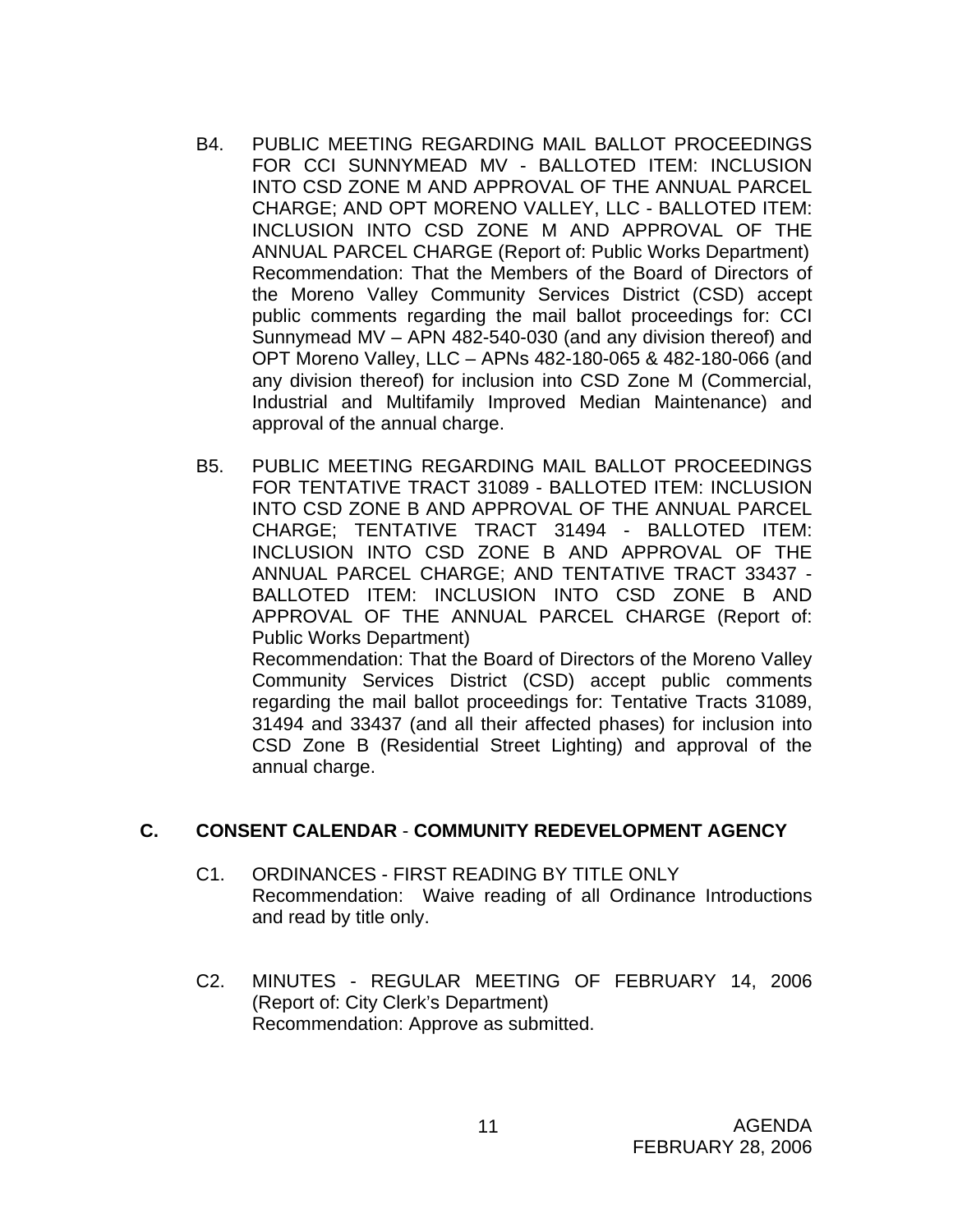### **D. CONSENT CALENDAR** - **BOARD OF LIBRARY TRUSTEES**

- D1. ORDINANCES FIRST READING BY TITLE ONLY Recommendation: Waive reading of all Ordinance Introductions and read by title only.
- D2. MINUTES REGULAR MEETING OF FEBRUARY 14, 2006 (Report of: City Clerk's Department) Recommendation: Approve as submitted.

# **E. PUBLIC HEARINGS**

Questions or comments from the public on a Public Hearing matter are limited to five minutes per individual and must pertain to the subject under consideration.

 Those wishing to speak should complete and submit a GOLDENROD speaker slip to the Bailiff.

#### **F. ITEMS REMOVED FROM CONSENT CALENDARS FOR DISCUSSION OR SEPARATE ACTION**

# **G. REPORTS**

- G1. CITY COUNCIL REPORTS ON REGIONAL ACTIVITIES
	- a) Report on March Joint Powers Authority by Council Member Stewart (Continued from February 14, 2006)
	- b) Presentation of video regarding the Mobile Source Air Pollution Reduction Review Committee by Council Member West
- G2. A RESOLUTION OF THE CITY COUNCIL UPHOLDING THE PLANNING COMMISSION'S DENIAL OF TENTATIVE PARCEL MAP NO. 32898 (PA05-0032), TO SUBDIVIDE THE 0.93-NET ACRE OF ASSESSOR'S PARCEL NUMBER 474-220-011 INTO TWO SINGLE-FAMILY RESIDENTIAL LOTS IN THE R2 ZONE (CONTINUED FROM FEBRUARY 14, 2006) (Report of: Community Development Department) Recommendation: That the City Council approve Resolution No. 2006-20 for the Denial of Tentative Parcel Map No. 32898 (PA05- 0032).

#### Resolution No. 2006-20

 A Resolution of the City Council of the City of Moreno Valley, California, Upholding the Planning Commissions Denial of PA05- 0032 (Tentative Parcel Map No. 32898), to Subdivide the 0.93-Net Acre of Assessor's Parcel Number 474-220-011 into two Single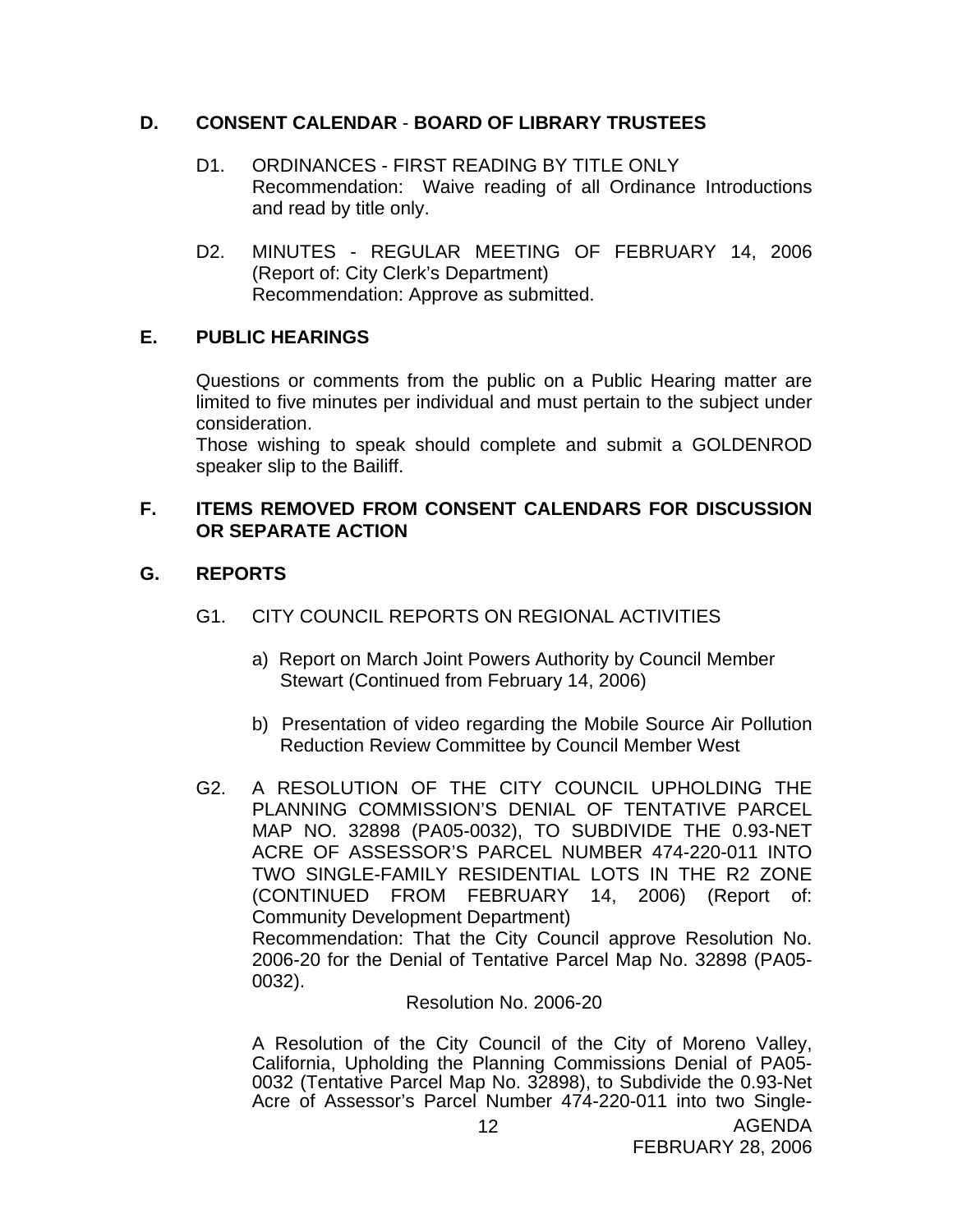Family Residential Lots in the R2 Zone

- G3. POWERPOINT PRESENTATION ON BASIC PLANNING AND ZONING LAWS (Report of: City Attorney) – MATERIAL NOT AVAILABLE AT TIME OF PRINTING – TO BE PROVIDED UNDER SEPARATE COVER
- G4. 2006 LEGISLATIVE UPDATE (Report of: Interim Assistant City Manager) Recommendation: Receive and file the informational report.
- G5. CITY MANAGER'S REPORT (Informational Oral Presentation not for Council action)

#### **H. LEGISLATIVE ACTIONS**

ORDINANCES - 1ST READING AND INTRODUCTION - NONE

ORDINANCES - 2ND READING AND ADOPTION

H1. ORDINANCE NO. 712 - APPROVING ZONE CHANGE (PA05- 0026) FROM (OC) OFFICE COMMERCIAL TO (CC) COMMUNITY COMMERCIAL BASED ON THE FINDINGS OF THE ORDINANCE, AND THE REVISED ZONING ATLAS PAGE AS ATTACHED TO THE ORDINANCE AS EXHIBIT A (RECEIVED FIRST READING AND INTRODUCTION ON A 4-0-1 VOTE) (Report of: Community Development Department) Recommendation: Adopt Ordinance No. 712

Ordinance No. 712

An Ordinance of the City Council of the City of Moreno Valley, California, Approving PA05-0026 (Zone Change) to Change the Land Use from (OC) Office Commercial to (CC) Community Commercial for Approximately 0.61-Net Acres of Land Assessor's Parcel Numbers 263-311-039, and 263-111-040 Located at the Southwest Corner of Eucalyptus Avenue and Lancaster Lane

ORDINANCES - URGENCY ORDINANCES - NONE

RESOLUTIONS – NONE

PUBLIC COMMENTS **ON ANY SUBJECT NOT ON THE AGENDA** UNDER THE JURISDICTION OF THE CITY COUNCIL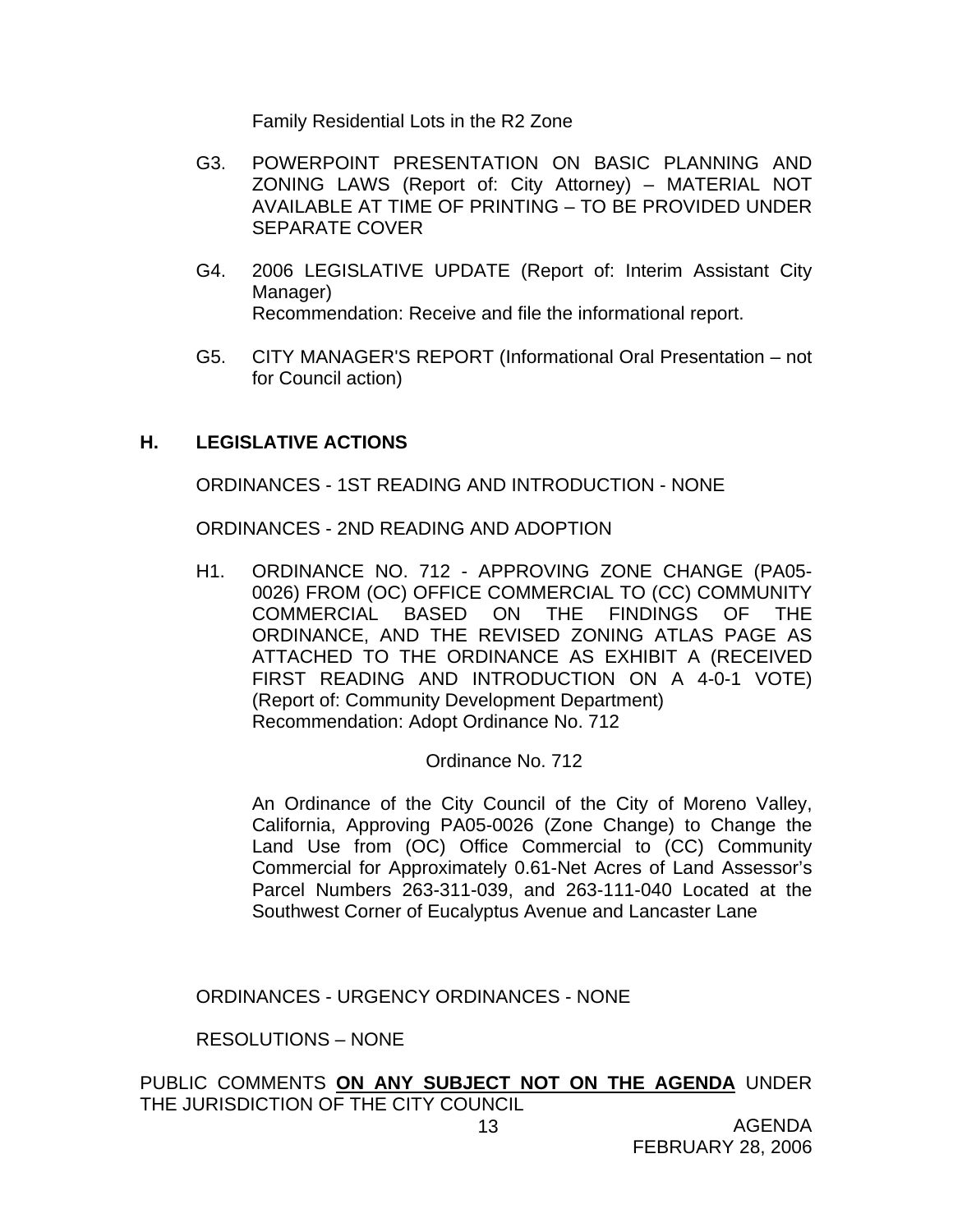Those wishing to speak should complete and submit a BLUE speaker slip to the Bailiff. There is a three-minute time limit per person. All remarks and questions shall be addressed to the presiding officer or to the City Council and not to any individual Council member, staff member or other person.

#### **CLOSING COMMENTS AND/OR REPORTS OF THE CITY COUNCIL, COMMUNITY SERVICES DISTRICT, OR COMMUNITY REDEVELOPMENT AGENCY**